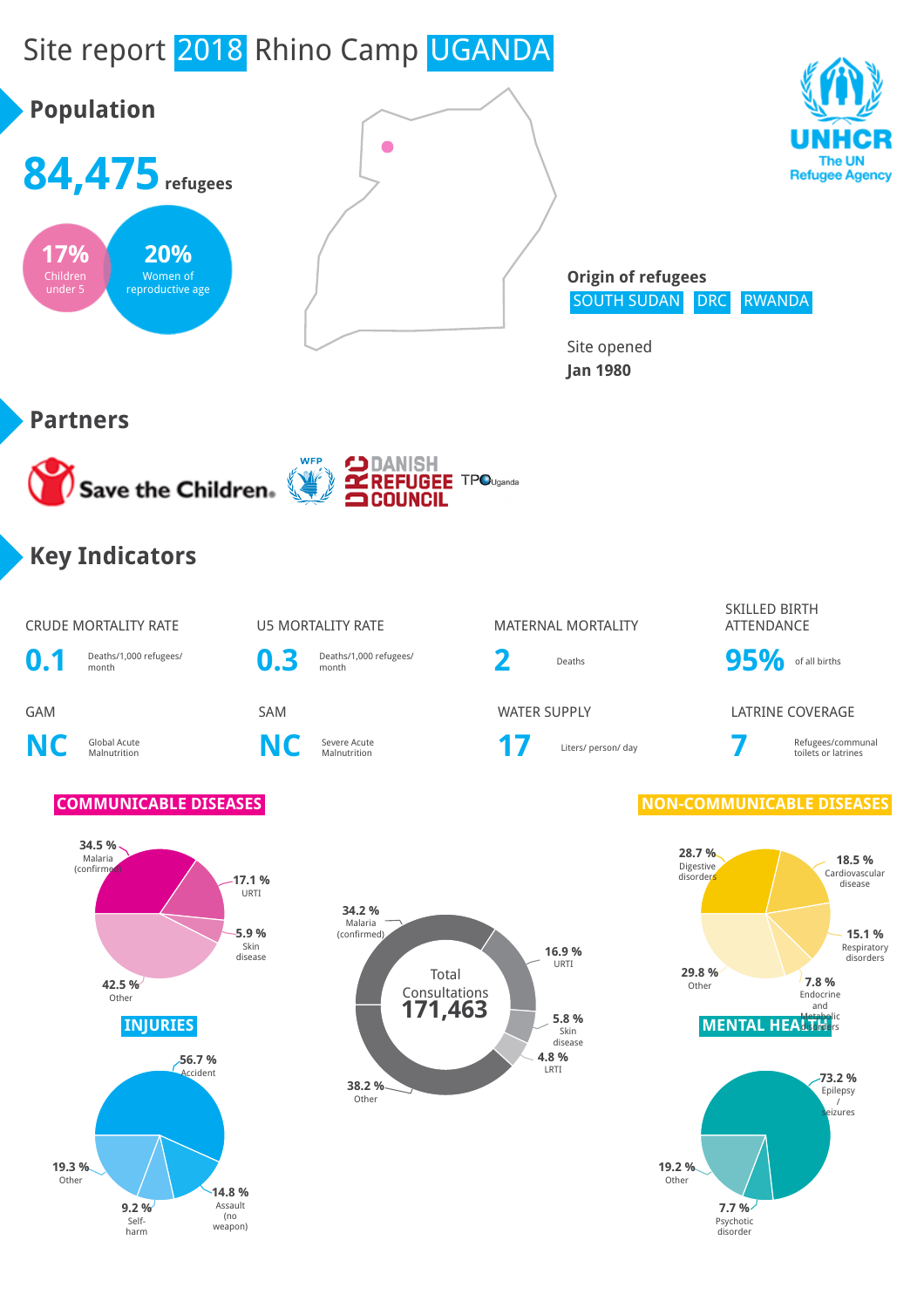### **Public Health**

| <b>HEALTH STAFFING</b>                                      | <b>INDICATOR</b> | <b>STANDARD</b> |                            | <b>MORBIDITY</b>                                 | <b>INDICATOR</b>     | <b>STANDARD</b> |   |   |
|-------------------------------------------------------------|------------------|-----------------|----------------------------|--------------------------------------------------|----------------------|-----------------|---|---|
| Number of medical doctors                                   | 4                | 1: 50,000       | ◉                          | Incidence of malaria among children under        | 110                  |                 |   |   |
| Number of qualified nurses                                  | 62               | $1:$ < 10,000   | ◉                          | Incidence of watery diarrhoea among              | 20                   |                 |   |   |
| Number of community health workers                          | 266              | 1: 1,000        | $\bullet$                  | children under 5                                 |                      |                 |   |   |
| <b>ACCESS AND UTILIZATION</b>                               | <b>INDICATOR</b> | <b>STANDARD</b> |                            | Incidence of pneumonia among children<br>under 5 | 22                   |                 |   |   |
| Consultations per trained clinician per day                 | 55               | < 50            | ▲                          | Incidence of pneumonia among over 5              | 8                    |                 |   |   |
| Health utilisation rate (new visits / refugee /             | 1.8              | $1 - 4$         | $\bullet$                  | Tuberculosis success rate                        | 76%                  | < 90%           | ▲ |   |
| year)<br>Proportion of host population consultations        | 32%              |                 |                            | Were any MDR/X-TB cases diagnosed among<br>PoCs? | Yes                  | <b>No</b>       | ☺ |   |
| <b>MORTALITY</b>                                            | <b>INDICATOR</b> | <b>STANDARD</b> |                            | VACCINATION                                      | <b>INDICATOR</b>     | <b>STANDARD</b> |   |   |
| <b>Crude Mortality Rate</b><br>(CMR) (/1000/month)          | 0.1              | < 0.75          | Ø                          | Full vaccination coverage                        | 54%                  | < 95%           |   | ظ |
| <b>Under-five Mortality Rate</b><br>(U5MR) (/1000/month)    | 0.3              | < 1.5           | Ø                          | Measles vaccination coverage                     | <b>Not collected</b> |                 |   |   |
| <b>Infant Mortality Rate</b><br>(IMR) (/1000 livebirths)    | 13.3             | < 30            | $\boldsymbol{\mathcal{S}}$ | Source of vaccination data                       | <b>HIS</b>           |                 |   |   |
| <b>Neonatal Mortality Rate</b><br>(NNMR) (/1000 livebirths) | 5                | < 20            | $\bm{\bm{\omega}}$         | IN-PATIENT DEPARTMENT (IPD)                      | <b>INDICATOR</b>     | <b>STANDARD</b> |   |   |
| <b>OUTBREAK ALERT AND RESPONSE</b>                          | <b>INDICATOR</b> | <b>STANDARD</b> |                            | Average length of stay (days)                    | 2.8                  |                 |   |   |
| Proportion of outbreaks investigated within 48<br>hours     |                  | 100%            |                            | Case fatality rate                               | 0.0                  |                 |   |   |
| Number of outbreaks reported                                | $\mathbf 0$      |                 |                            | Hospitalisation rate                             | 64.2                 | $50 - 150$      |   | Ø |

## **Reproductive Health**

| <b>ANTENATAL CARE</b>                                                                     | <b>INDICATOR</b> | <b>STANDARD</b> |                      | <b>FAMILY PLANNING</b>                                                      | <b>INDICATOR</b> | <b>STANDARD</b> |                          |
|-------------------------------------------------------------------------------------------|------------------|-----------------|----------------------|-----------------------------------------------------------------------------|------------------|-----------------|--------------------------|
| Antenatal care coverage                                                                   | 97%              | > 90%           |                      | Contraceptive prevalence rate                                               | 16%              | $\geq 30\%$     | ೞ                        |
| Coverage of antenatal tetanus vaccination                                                 | 98%              | >95%            |                      | Source of contraceptive prevalence data                                     | <b>HIS</b>       |                 |                          |
| <b>DELIVERY CARE</b>                                                                      | <b>INDICATOR</b> | <b>STANDARD</b> |                      | SEXUAL AND GENDER-BASED VIOLENCE (SGBV)                                     | <b>INDICATOR</b> | <b>STANDARD</b> |                          |
| Proportion of births attended by skilled<br>personnel                                     | 95%              | $\geq 90\%$     | $\blacktriangledown$ | Total number of reported rapes                                              | 28               |                 |                          |
| Proportion of births conducted by caesarean<br>section                                    | 4%               | $5 - 15%$       | Ø                    | Proportion of eligible rape survivors provided<br>with PEP within 72 hours  | 100%             | 100%            | $\overline{\mathcal{C}}$ |
| Proportion of newborn infants with low birth<br>weight (<2500 gs) (weighed within 72 hrs) | 6%               | < 15%           |                      | Proportion of eligible rape survivors provided<br>with ECP within 120 hours | 55%              | 100%            | Ø                        |
| Proportion of teenage pregnancies                                                         | 4%               |                 |                      | SEXUALLY TRANSMITTED INFECTIONS (STIS)                                      | <b>INDICATOR</b> | <b>STANDARD</b> |                          |
| Still birth rate (/ 1000 total births / month)                                            |                  |                 |                      | Number of genital ulcer diseases                                            | 139              |                 |                          |
| Number of maternal deaths                                                                 | $\overline{2}$   |                 |                      | Number of Pelvic Inflammatory diseases                                      | 300              |                 |                          |
| Proportion of maternal deaths investigated<br>within 48 hours                             | 100%             | 100%            |                      |                                                                             |                  |                 |                          |